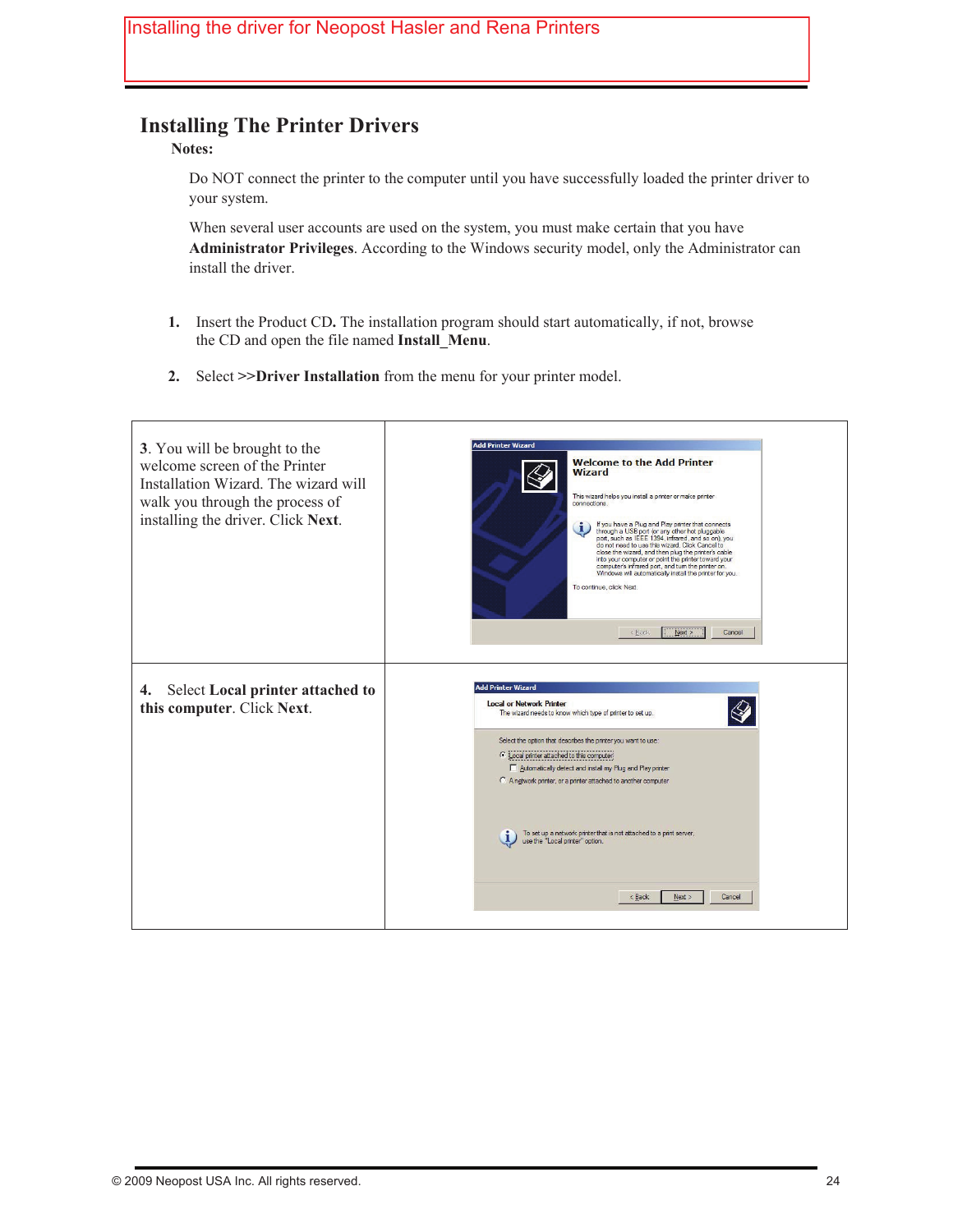| 5. Select the appropriate printer port.<br>Click Next.<br>If you plan to use a USB port, please<br>select the default choice ("LPT1:") at<br>this time. After the driver install is<br>complete please see the section "USB<br>Port Selection and Verification<br>Process", before you attempt to print. | <b>Add Printer Wizard</b><br><b>Select a Printer Port</b><br>Computers communicate with printers through ports.<br>Select the port you want your printer to use. If the port is not listed, you can create a<br>new port.<br>C Use the following port: [LPT1: (Recommended Printer Port)<br>$\overline{\phantom{a}}$<br>Note: Most computers use the LPT1; port to communicate with a local printer<br>The connector for this port should look something like this:<br>Create a new port<br>Type of port:<br>EPFAX Port Monitor<br>$\rightarrow$<br>Next<br>$\leq$ Back<br>Cancel                                                                                                                                           |
|----------------------------------------------------------------------------------------------------------------------------------------------------------------------------------------------------------------------------------------------------------------------------------------------------------|-----------------------------------------------------------------------------------------------------------------------------------------------------------------------------------------------------------------------------------------------------------------------------------------------------------------------------------------------------------------------------------------------------------------------------------------------------------------------------------------------------------------------------------------------------------------------------------------------------------------------------------------------------------------------------------------------------------------------------|
| 6. Choose your printer model from<br>the menu. Click Next.                                                                                                                                                                                                                                               | <b>Add Printer Wizard</b><br><b>Install Printer Software</b><br>The manufacturer and model determine which printer software to use.<br>Select the manufacturer and model of your printer. If your printer came with an installation<br>disk, click Have Disk. If your printer is not listed, consult your printer documentation for<br>compatible printer software.<br>$\hat{\phantom{a}}$<br>Printers<br>Neopost AS-930 (Satori Software)<br>Neopost AS-940 (Satori Software)<br>Neopost AS-960 (Satori Software)<br>Neopost AS-980 (Satori Software)<br><b>CLO COOLIN</b><br>This driver is not digitally signed!<br>Windows Update<br>Have Disk<br>Tell me why driver signing is important<br>< Back<br>Next ><br>Cancel |
| 7. Select whether or not you wish to<br>set this as your default printer. Click<br>Next.                                                                                                                                                                                                                 | <b>Add Printer Wizard</b><br><b>Name Your Printer</b><br>You must assign a name to this printer.<br>Type a name for this printer. Because some programs do not support printer and server<br>name combinations of more than 31 characters, it is best to keep the name as short as<br>possible.<br>Printer name:<br>Neopost AS-940 (Satori Software)<br>Do you want to use this printer as the default printer?<br>OYes<br>$\odot$ No<br>$8$ ack<br>Next ><br>Cancel                                                                                                                                                                                                                                                        |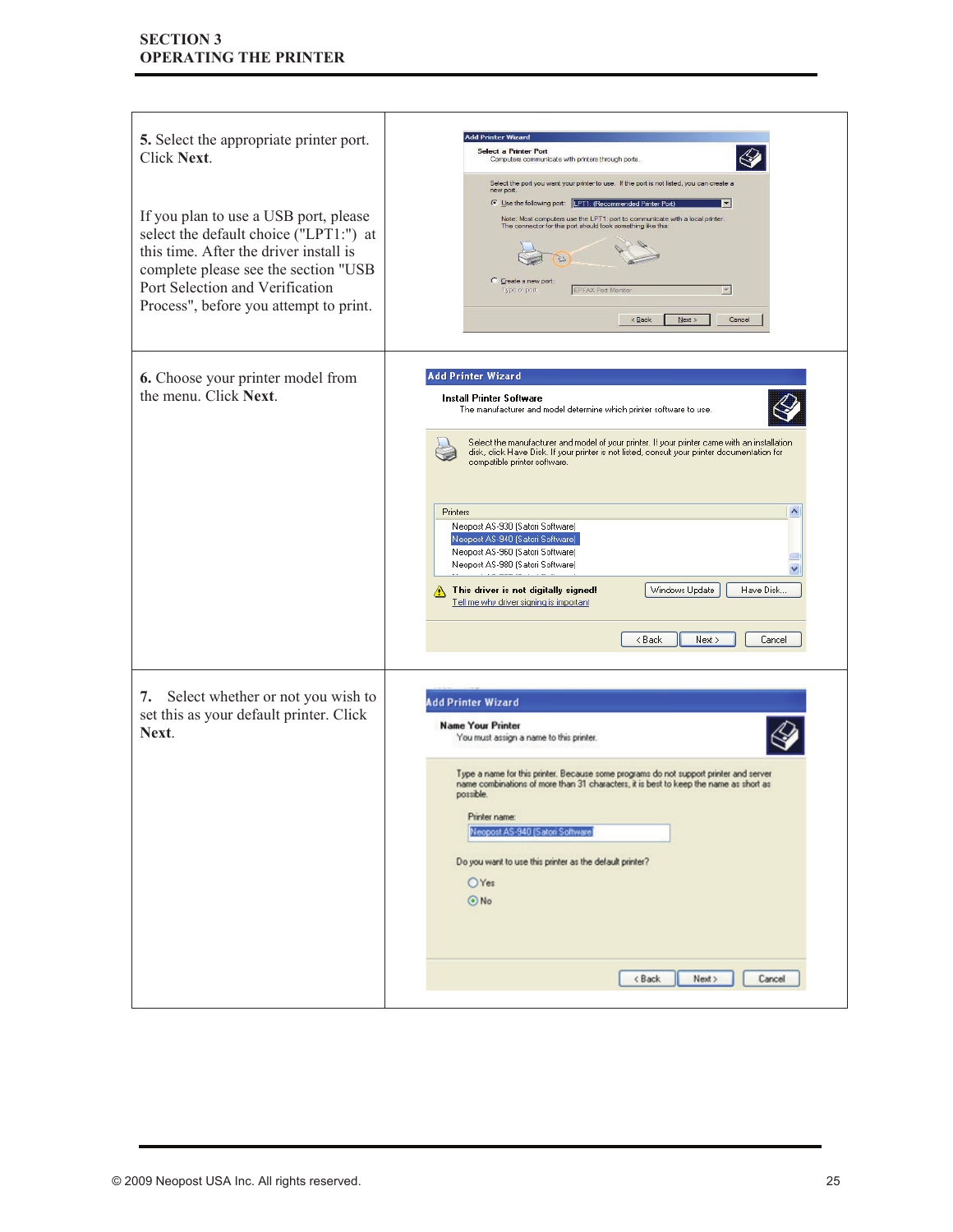| 8. You are now given the choice of<br>sharing this printer on your network.<br>Click Next.                                                                                                                                                             | <b>Add Printer Wizard</b><br><b>Printer Sharing</b><br>You can share this printer with other network users.<br>If you want to share this printer, you must provide a share name. You can use the<br>suggested name or type a new one. The share name will be visible to other network<br>users.<br>• Do not share this printer<br>C Share name:                                                                                                                                    |
|--------------------------------------------------------------------------------------------------------------------------------------------------------------------------------------------------------------------------------------------------------|------------------------------------------------------------------------------------------------------------------------------------------------------------------------------------------------------------------------------------------------------------------------------------------------------------------------------------------------------------------------------------------------------------------------------------------------------------------------------------|
| 9. Choose whether or not you'd like<br>to print a test page. Click Next.<br>USB Users: Do NOT print a test page<br>until you have verified and tested<br>proper port selection. See section<br>titled"USB Port Selection and<br>Verification Process". | < Back<br>Next<br>Cancel<br><b>Add Printer Wizard</b><br><b>Print Test Page</b><br>To confirm that the printer is installed properly, you can print a test page.<br>Do you want to print a test page?<br>$C$ Yes<br>$C$ $N0$<br>$<$ Back<br>Next<br>Cancel                                                                                                                                                                                                                         |
| 10. Verify all of your information and<br>click Finish to complete the<br>installation.                                                                                                                                                                | Tools Help<br><b>Add Printer Wizard</b><br>Completing the Add Printer<br>Wizard<br>You have successfully completed the Add Printer Wizard.<br>You specified the following printer settings:<br>Neopost AS-940 (Satori Software)<br>Name:<br>Share name: <not shared=""><br/>LPT1:<br/>Port:<br/>Model:<br/>Neopost AS-940 (Satori Software)<br/>Default:<br/>No<br/>Test page:<br/>Yes<br/>To close this wizard, click Finish.<br/><math>8</math> Back<br/>Finish<br/>Cancel</not> |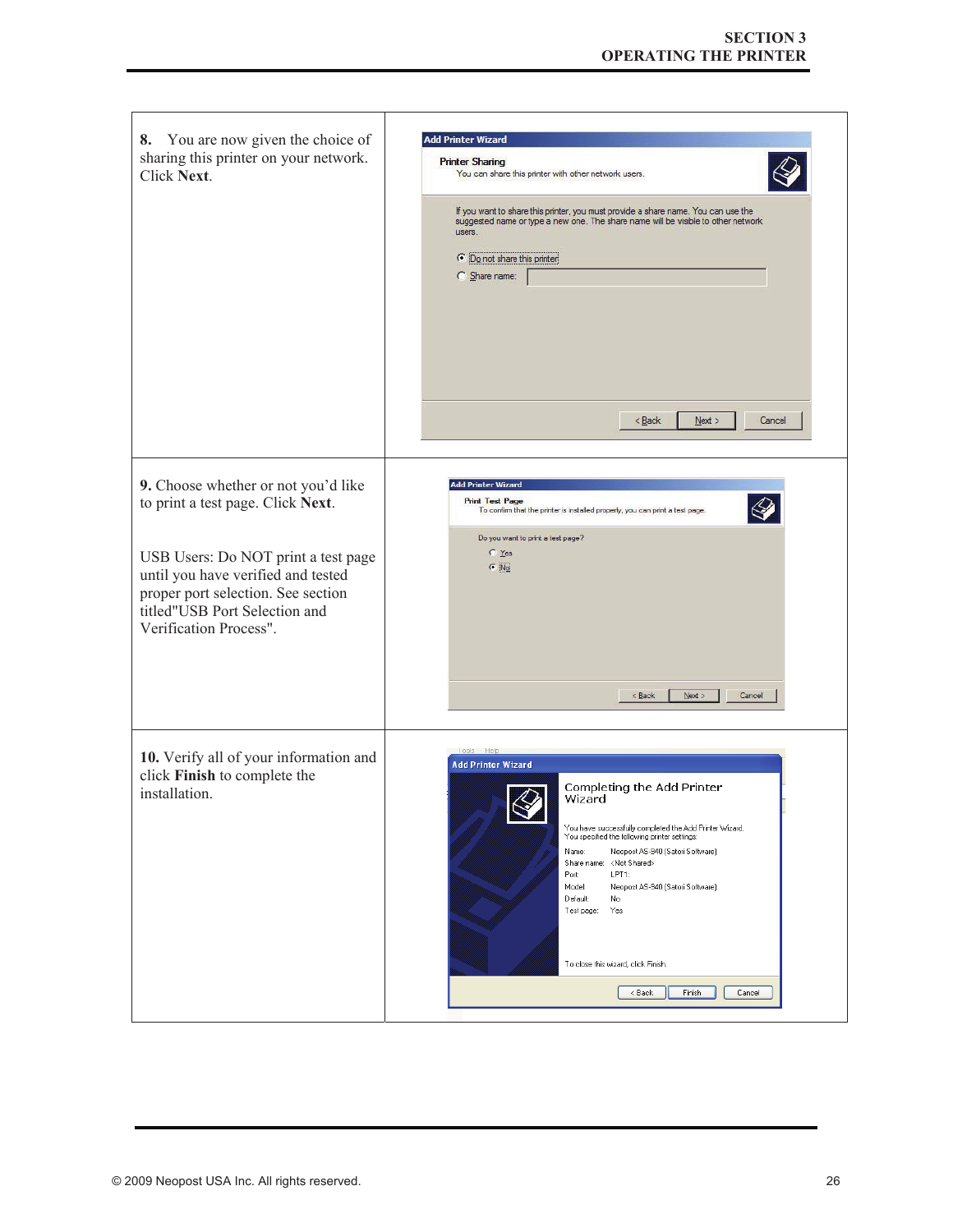### **SECTION 3 OPERATING THE PRINTER**

| Note:<br>You may receive this warning, Click<br>Continue Anyway to complete the<br>installation.                                                                                     | <b>Hardware Installation</b><br>The software you are installing for this hardware:<br>Printers                                                                                                                                                                                                                                                                                                                                                                                                     |
|--------------------------------------------------------------------------------------------------------------------------------------------------------------------------------------|----------------------------------------------------------------------------------------------------------------------------------------------------------------------------------------------------------------------------------------------------------------------------------------------------------------------------------------------------------------------------------------------------------------------------------------------------------------------------------------------------|
| Installation is now complete.<br>USB Users: Do NOT attempt to print<br>to the printer until you have reviewed<br>the next section "USB Port Selection"<br>and Verification Process". | has not passed Windows Logo testing to verify its compatibility<br>with Windows XP. (Tell me why this testing is important.)<br>Continuing your installation of this software may impair<br>or destabilize the correct operation of your system<br>either immediately or in the future. Microsoft strongly<br>recommends that you stop this installation now and<br>contact the hardware vendor for software that has<br>passed Windows Logo testing.<br><b>STOP</b> Installati<br>Continue Anyway |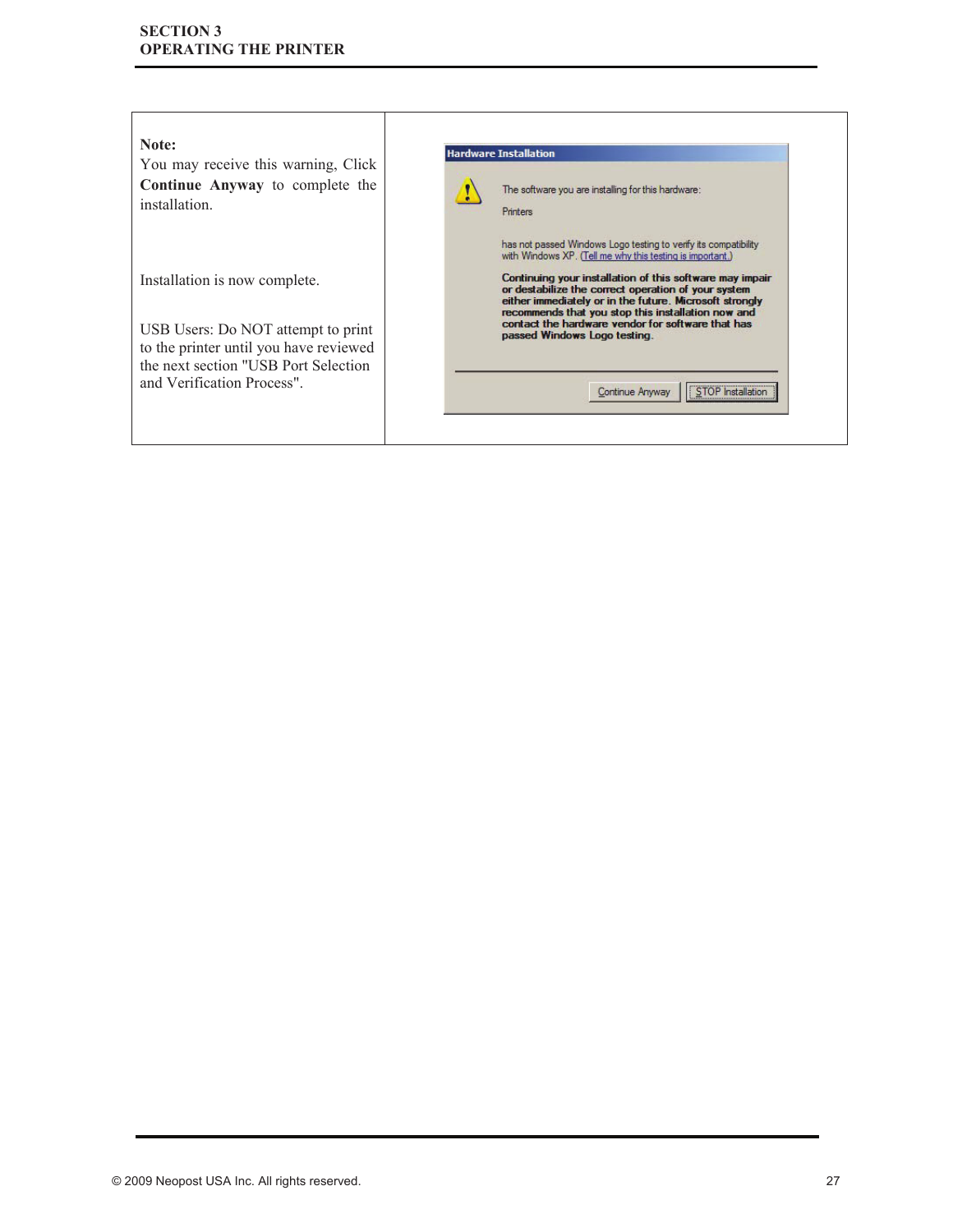# **USB Port Selection and Verification Process**

Valid for Printer Models: AS-150, HJ/AS-940, HJ/AS-980 AS-73/223/225/226/268/306P/308P HJ300P/350P/500P/600P/800P/3600P/3800P/4600P/4800P

If you are connecting the printer to the computer via its USB port, please use the following procedure to verify that the proper USB port selection was made before you attempt to print. **Note**: This method is not valid for Parallel (LPT) port users.

## **Before You Begin** (Some General Driver Install Notes):

- When initially installing the printer driver, leave the port selection at default (LPT1:), even if you don't have an "LPT" port on your computer.
- **Don't connect the printer to the computer's USB port until you have the printer driver** successfully installed.

**Tip**: If you have already mistakenly connected the printer to the computer and attempted to send data to the printer, but you are not getting any response from the printer, then you should:

- Delete all print jobs (documents) in the computer's printer queue
- Reboot your computer
- Power the printer off/on
- Start from Step 1 below

 After the printer driver has been successfully installed on your computer; connect the printer to the computer, using a USB cable, and then turn the printer on.

If this type of printer has never been connected to this computer before; Windows will display the "found new hardware" and "installing new hardware" messages at this time. After Windows finishes installing new hardware, it should display the message; "The hardware has been installed successfully..".

**Note:** If this type of printer has been connected to this computer in the past, you may not see these messages.

### **Process:**

**NOTE:** This process assumes you are using Windows 7. If not, the process is similar, but some of the Windows features/names will be different. For example if you are using Windows XP; instead of opening the "Devices and Printers" folder, you open the "Printers and Faxes" folder. In addition; to access the printer's properties in Windows XP, you click on "Properties" instead of "Printer Properties".

- 1. From the "Devices and Printers" folder; locate and open the printer driver's properties. This can be done by right clicking on the printer driver and selecting "printer properties".
- 2. Click on the "Ports" tab and locate the highest numbered USB port (Virtual printer port for USB) selection in the list.

For example if your choices are USB001, USB002, USB003; then select USB003. If there is only one choice (normally USB001), then make this selection. Then click on Apply.

**NOTE**: Selecting the highest numbered USB port is not always the correct choice, but it is most commonly the correct choice. When a new virtual USB port is added, it is usually assigned the next highest number. However if there are gaps in the numbering (due to a printer driver being removed) it may be assigned the number that fills the gap.

For example if the USB numbers are USB001, USB003, USB004; when a new USB virtual port is added/assigned it may use USB002.

Please continue to the next step to verify that you made the correct USB port selection.